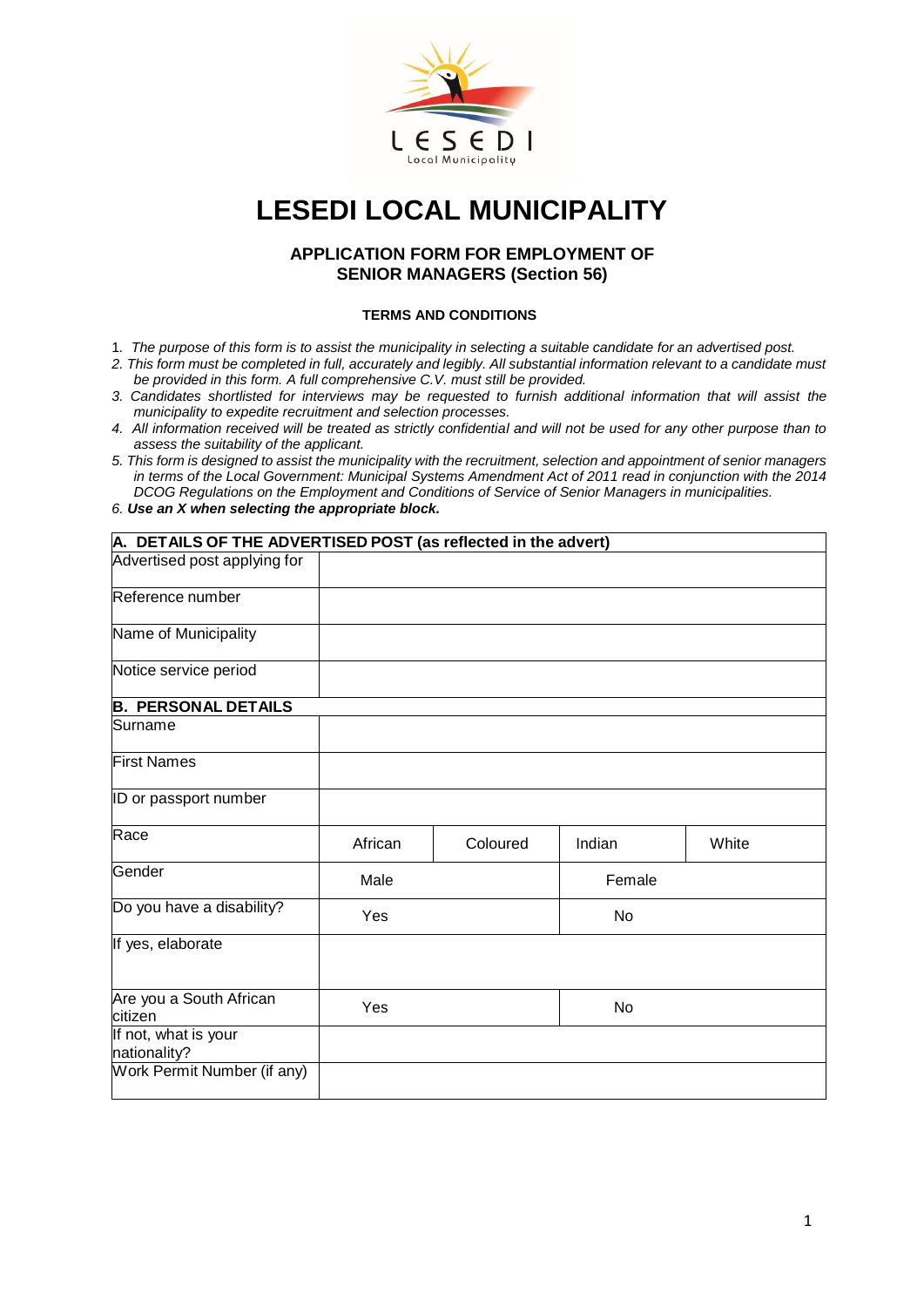| Do you hold any political office in a political party,                                                  |                                       |                                                          |  |           |               |              |                      |    |
|---------------------------------------------------------------------------------------------------------|---------------------------------------|----------------------------------------------------------|--|-----------|---------------|--------------|----------------------|----|
| whether in a permanent, temporary or acting<br>capacity? If yes, provide information below:             |                                       | <b>Yes</b>                                               |  |           |               | No           |                      |    |
| Political Party:                                                                                        | Position:                             |                                                          |  |           |               | Expiry Date: |                      |    |
|                                                                                                         |                                       |                                                          |  |           |               |              |                      |    |
| Do you hold a professional membership with any professional body? If yes, provide<br>information below: |                                       |                                                          |  |           |               |              |                      | No |
| Professional Body:                                                                                      | Position:                             |                                                          |  |           |               | Expiry Date: |                      |    |
|                                                                                                         |                                       |                                                          |  |           |               |              |                      |    |
| <b>C. CONTACT DETAILS</b>                                                                               |                                       |                                                          |  |           |               |              |                      |    |
| Preferred language for<br>correspondence                                                                |                                       |                                                          |  |           |               |              |                      |    |
| Telephone number during office                                                                          |                                       |                                                          |  |           |               |              |                      |    |
| hours<br>Preferred method for                                                                           | Post                                  | E-mail                                                   |  |           | Fax           |              |                      |    |
| correspondence                                                                                          |                                       |                                                          |  |           |               |              |                      |    |
| Correspondence contact details<br>(in terms of above)                                                   |                                       |                                                          |  |           |               |              |                      |    |
| D. QUALIFICATIONS (Additional information may be provided on your CV)                                   |                                       |                                                          |  |           |               |              |                      |    |
| Name of School/Technical                                                                                | <b>Highest Qualification Obtained</b> |                                                          |  |           | Year Obtained |              |                      |    |
|                                                                                                         |                                       |                                                          |  |           |               |              |                      |    |
| Name of Institution                                                                                     | Name of Qualification                 |                                                          |  | NQF Level |               |              | <b>Year Obtained</b> |    |
|                                                                                                         |                                       |                                                          |  |           |               |              |                      |    |
|                                                                                                         |                                       |                                                          |  |           |               |              |                      |    |
|                                                                                                         |                                       |                                                          |  |           |               |              |                      |    |
|                                                                                                         |                                       |                                                          |  |           |               |              |                      |    |
|                                                                                                         |                                       |                                                          |  |           |               |              |                      |    |
|                                                                                                         |                                       |                                                          |  |           |               |              |                      |    |
| E. WORK EXPERIENCE (Additional information may be provided on your CV)                                  |                                       |                                                          |  |           |               |              |                      |    |
| Employer<br>(starting with the most recent)                                                             | Position                              | From<br>Reason for leaving<br>To<br>(d/m/yy)<br>(d/m/yy) |  |           |               |              |                      |    |
|                                                                                                         |                                       |                                                          |  |           |               |              |                      |    |
|                                                                                                         |                                       |                                                          |  |           |               |              |                      |    |
|                                                                                                         |                                       |                                                          |  |           |               |              |                      |    |
|                                                                                                         |                                       |                                                          |  |           |               |              |                      |    |
|                                                                                                         |                                       |                                                          |  |           |               |              |                      |    |
|                                                                                                         |                                       |                                                          |  |           |               |              |                      |    |
|                                                                                                         |                                       |                                                          |  |           |               |              |                      |    |
|                                                                                                         |                                       |                                                          |  |           |               |              |                      |    |
|                                                                                                         |                                       |                                                          |  |           |               |              |                      |    |
| If you were previously employed in Local Government, indicate whether any<br>condition exists           |                                       |                                                          |  |           |               |              | Yes                  | No |
| If yes, provide the name of<br>the previous employer                                                    |                                       |                                                          |  |           |               |              |                      |    |